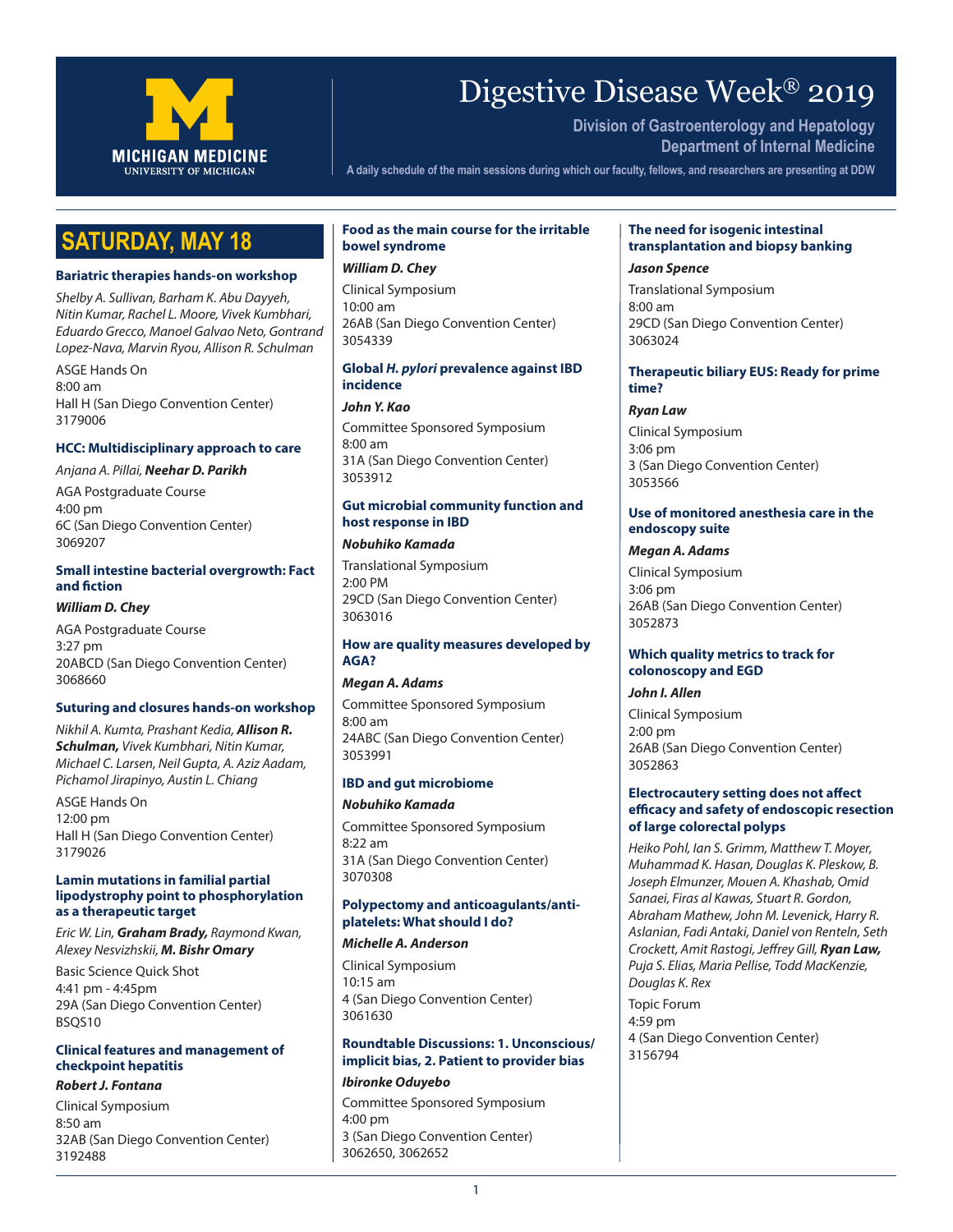# **SATURDAY, MAY 18 (CONT'd)**

#### **Discontinuity of care among inflammatory bowel disease patients in a large integrated healthcare system**

*Shirley Cohen-Mekelburg, Sameer D. Saini, Beth Wallace, John M. Hollingsworth, Julie Bynum, Jennifer Burns, Wyndy L. Wiitala, Peter* 

# *D. Higgins, Akbar K. Waljee*

Research Forum 10:00 am 32AB (San Diego Convention Center) 3143439

#### **Prevalence and predictors of GERD and PPI-resistant GERD in the United States: results from a population-based survey of over 71,000 Americans**

*Sean Delshad, Christopher V. Almario, William D. Chey, Brennan Spiegel*

Research Forum 8:00 am 7 (San Diego Convention Center) 3149095

#### **Safety and efficacy of anti-TNF therapy in older patients with ulcerative colitis: A patient-level pooled analysis of RCT data**

*David Cheng, Kelly C. Cushing, Tianxi Cai, Ashwin Ananthakrishnan*

Research Forum 5:00 pm 30 (San Diego Convention Center) 3150708

# **State of the art: Gender disparity in GI practice**

#### *Grace H. Elta*

Topic Forum 5:14 pm 4 (San Diego Convention Center) 3193644

#### **A national survey of internists' perceptions of PPI risks and recommendations for deprescribing**

*Jacob Eli Kurlander, Joel H. Rubenstein, Caroline Richardson, Sarah L. Krein, Raymond De Vries, Brian J. Zikmund-Fisher, Yu-Xiao Yang, Loren Lain, Sameer Dev Saini*

Poster Session 12:00 pm Halls C-E (San Diego Convention Center) 3154055 • Sa1000

#### **Are dyssynergic defecation and altered rectal sensation under-recognized cause of chronic constipation in patients taking opioids?**

Jason Baker, *Borko Nojkov, Richard J. Saad, Stacy B. Menees, Shanti Eswaran, Allen Lee, Kimberly N. Harer, William Chey*

Poster Session 12:00 pm Halls C-E (San Diego Convention Center) 3158080 • Sa1664

### **Aspirin/NSAID use greater than 4 years reduces inflammatory-associated microsatellite alterations in proximal colorectal cancer (CRC) and improves patient overall survival**

*Yoshiki Okita, Minoru Koi, Erika Koeppe, Elena M. Stoffel, Joseph Galanko, Nikki McCoy, Temitope O. Keku, John M. Carethers*

Poster Session 12:00 pm Halls C-E (San Diego Convention Center) 3145428 • Sa2007

#### **Cost savings from generic proton pump inhibitors in Medicare Part D from 2013– 2016**

*Andrew J. Read, Jacob Eli Kurlander, Akbar K. Waljee, Sameer Dev Saini*

**Poster of Distinction** 12:00 pm Halls C-E (San Diego Convention Center) 3157900 • Sa1028

#### **Determining appropriate reimbursement for innovative endoscopic devices using cost-minimization analysis: Endoscopic suturing to prevent stent migration for benign esophageal strictures**

*Eric D. Shah, Amy E. Hosmer, Arpan H. Patel, Shannon Morales, Ryan Law*

Poster Session 12:00 pm Halls C-E (San Diego Convention Center) 3144697 • Sa1236

### **Development and validation of a machinelearning model to predict adequate bowel preparation in a sample of US veterans**

*Jacob Eli Kurlander, Sameer Dev Saini, Rachel Lipson, Stacy B. Menees, Shahnaz Sultan, Alex Novak Kokaly, Akbar K. Waljee*

### **Poster of Distinction**  12:00 pm Halls C-E (San Diego Convention Center) 3156010 • Sa1082

#### **Disability in patients with ileal pouch anal anastomosis**

*Maia Kayal, Ryan C. Ungaro, Alexa Riggs, Kanika Kamal, Manasi Agrawal, Shirley Cohen-Mekelburg, Jordan Eric Axelrad, Brad Tricomi, Adam S. Faye, Ellen Scherl, Garrett Lawlor, Dana J. Lukin, Jean Frederic Colombel, Marla Dubinsky*

Poster Session 12:00 pm Halls C-E (San Diego Convention Center) 3156728 • Sa1879

#### **Incidence of obstructive complications after intra-abdominal surgeries in patients with Crohn's disease receiving care at 12 Veterans Affairs Medical Centers**

*Frank I. Scott, Nicholas Bianchina, Jason Ken Hou, Jennifer Burns, Wyndy L. Wiitala, Shirley Cohen-Mekelburg, Ryan W. Stidham, Akbar K. Waljee*

Poster Session 12:00 pm Halls C-E (San Diego Convention Center) 3157622 • Sa1804

# **Management patterns for nonacid reflux patients at a large academic medical center**

*Chanakyaram A. Reddy, Lydia Watts, Jason Baker, Joan W. Chen*

Poster Session 12:00 pm Halls C-E (San Diego Convention Center) 3155717 • Sa1198

#### **Non-alcoholic fatty liver disease among patients with heart failure with preserved ejection fraction: Prevalence, risk factors and disease stage**

*Monica A. Konerman, Alexandria Miller, Jennifer McNamara, Scott Hummel, Matthew Konerman*

Poster Session 12:00 pm Halls C-E (San Diego Convention Center) 3156851 • Sa1638

# **Regulation of the BMP signaling inhibitor Smad6 in gastritis and gastric cancer**

*Lifang Zhang, Maria Yawen Mao, Wei Ye, Yitian Yang, Wai K. Leung, Kent-Man Chu, Fung-Yu Huang, Andrea Todisco*

Poster Session 12:00 pm Halls C-E (San Diego Convention Center) 3148924 • Sa1111

**The impact of alcohol tax rate on mortality from alcoholic liver disease in the United States**

*Neehar Dilip Parikh, Kexin Jiang, Jessica L. Mellinger, Elliot Benjamin Tapper*

**Poster of Distinction** 12:00 pm Halls C-E (San Diego Convention Center) 3150715 • Sa1499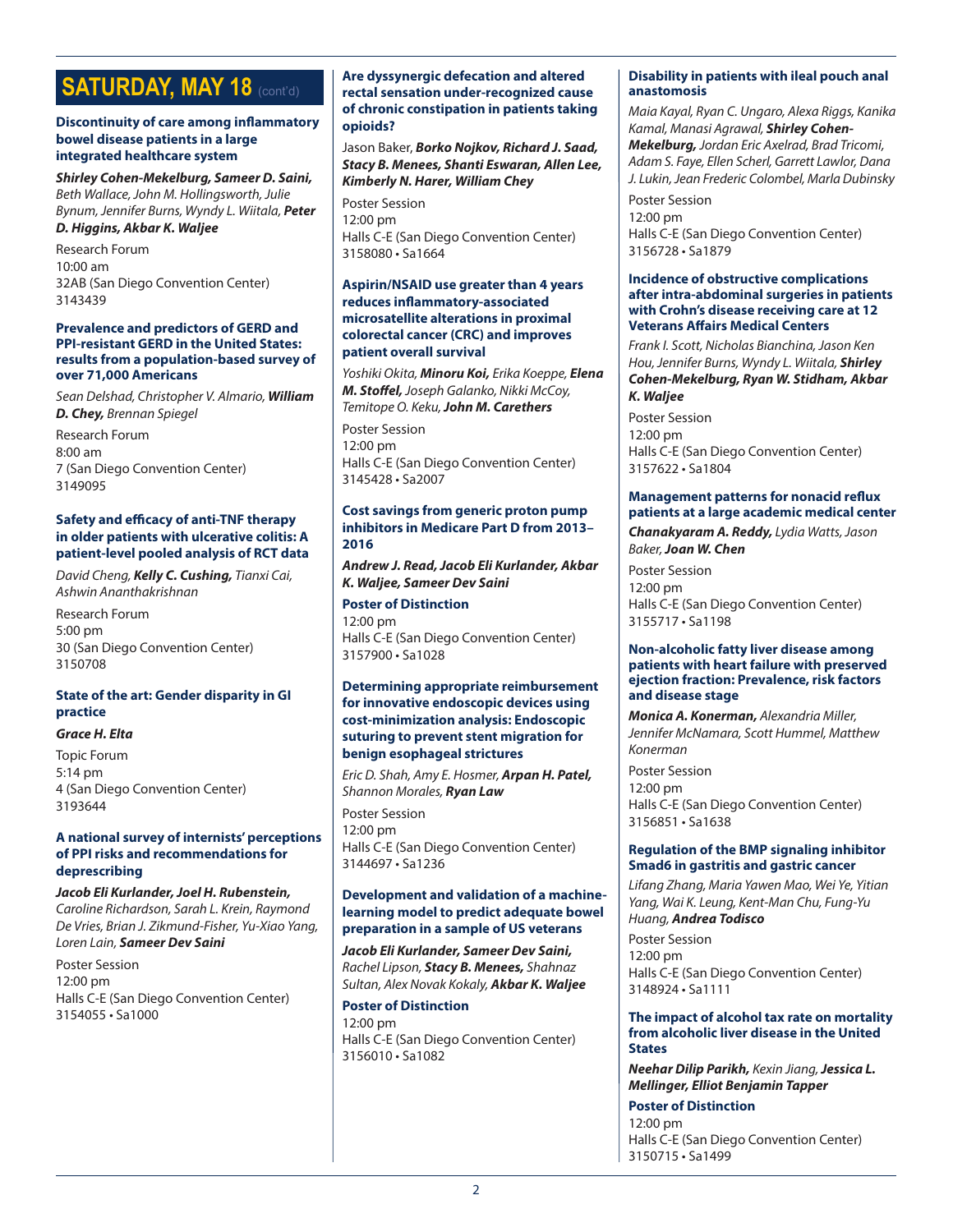# **SATURDAY, MAY 18 (cont'd)**

### **Trends of 5-ASA medication use in patients with Crohn's disease**

*Mohamed Noureldin, Shirley Cohen-Mekelburg, Ryan W. Stidham, Peter D.R. Higgins, Shail Mahendra Govani, Amar Deshpande, Akbar K. Waljee*

Poster Session 12:00 pm Halls C-E (San Diego Convention Center) 3158597 • Sa1808

#### **Understanding how differences in socioeconomic status, education, and age influence treatment choice in IBS patients**

#### *Jason Baker, Lydia Watts, William L. Hasler, Kimberly N. Harer, Stacy B. Menees, Shanti Eswaran, Allen Lee, William Chey*

Poster Session 12:00 pm Halls C-E (San Diego Convention Center) 3157048 • Sa2039

# **Using endoscopic fine needle biopsies of pancreatic ductal adenocarcinoma for immunotherapy precision medicine**

*Eileen Carpenter, Nina Steele, Veerin Sirihorachai, Samantha Kemp, Lawrence Delrosario, Timothy Frankel, Howard Crawford, Michelle A. Anderson, Marina Pasca Di Magliano*

#### **Poster of Distinction**

12:00 pm Halls C-E (San Diego Convention Center) 3157673 • Sa1707

#### **Utility of esophagram after per-oral endoscopic myotomy (POEM)**

*Chanakyaram A. Reddy, Anna Tavakkoli, Mustafa Abdul-Hussein, Andrew C. Chang, Joan W. Chen, Mahmoud Al-Hawary, Sheryl J. Korsnes, B. Joseph Elmunzer, Ryan Law*

Poster Session 12:00 pm Halls C-E (San Diego Convention Center) 3156100 • Sa1276

#### **Validation and comparison of tools for selecting individuals for screening for Barrett's esophagus and early neoplasia**

*Joel H. Rubenstein, Li Jiang, Akbar K. Waljee, Valbona Metko, Kimberly Nofz, Maryam Khodadost, Trivellore Raghunathan*

Poster Session 12:00 pm Halls C-E (San Diego Convention Center) 3153129 • Sa1141

# **SUNDAY, MAY 19**

**A novel R-spondin 1/POMC neurocircuit in the hypothalamus is activated by insulin to regulate thermogenesis in brown adipose tissue**

*Ji-Yao Li, Xiaoyin Wu, Chung Owyang*

**AGA State-of-the-Art Lecture** 10:50 am 3 (San Diego Convention Center) 3157465

#### **Is sucrose the sixth FODMAP in a subset of patients with irritable bowel syndrome with diarrhea and sucrase isomaltase deficiency?**

*Shanti L. Eswaran, Tenghao Zheng, Mauro D'Amato, William D. Chey*

**AGA State-of-the-Art Lecture** 2:06 PM 24ABC (San Diego Convention Center) 3144888

#### **Anti–tumor necrosis factor therapy is not associated with post-operative infection: Results from prospective cohort of ulcerative colitis and Crohn's disease patients undergoing surgery to identify risk factors for post-operative infection I (PUCCINI)**

*Benjamin L. Cohen, Phillip Fleshner, Sunanda V. Kane, Hans H. Herfarth, Nicole Palekar, Francis A. Farraye, Jonathan A. Leighton, Jeffry Katz, Russell D. Cohen, Mark E. Gerich, Raymond K. Cross, Peter D. Higgins, Andrew Tinsley, Sarah C. Glover, Corey A. Siegel, Jaime L. Bohl, Heba Iskandar, Samantha Raymond, Ruiqi Huang, Mayte Suarez-Farinas, Bruce E. Sands*

# **AGA Distinguished Abstract Plenary**

4:48 PM 20BCD (San Diego Convention Center) 3194899

# **Artificial intelligence for gastroenterologists: A primer**

#### *Peter D.R. Higgins*

Clinical Symposium 10:00 AM 9 (San Diego Convention Center) 3053549

#### **Efficacy and safety of combined CPP-1X/ sulindac vs CPP-1X or sulindac alone in patients with familial adenomatous polyposis: Results from a double-blind, randomized phase III trial**

*Carol A. Burke, N. Jewel Samadder, Evelien Dekker, Ramona M. Lim, Francesc Balaguer, Steven Gallinger, Robert Hüneburg, Christian P. Strassburg, Patrick M. Lynch, Alfred Cohen, Samir Gupta, Elena M. Stoffel*

Clinical Symposium 5:17 PM 26AB (San Diego Convention Center) 3148272

# **Elements of effective interventions** *Elliot Benjamin Tapper*

Clinical Symposium 4:20 PM 6DE (San Diego Convention Center) 3088842

# **Endoscopic treatment of esophageal diverticulum: What is the best approach?**

#### *Ryan Law*

Clinical Symposium 10:51 AM 32AB (San Diego Convention Center) 3139006

# **Keeping to time and keeping the patient happy**

# *William D. Chey*

Clinical Symposium 8:30 AM 25ABC (San Diego Convention Center) 3052836

# **Non-surgical treatment of HCC and cholangiocarcinoma**

# *Neehar Dilip Parikh*

Clinical Symposium 11:05 AM 6DE (San Diego Convention Center) 3113162

# **Overcoming benign strictures**

#### *Michelle A. Anderson*

Clinical Symposium 10:44 AM 7 (San Diego Convention Center) 3060984

# **What to do after negative endoscopic evaluations in obscure GI bleeding?**

# *James M. Scheiman*

Clinical Symposium 8:15 AM 32AB (San Diego Convention Center) 3138877

# **Why mast it be so hard? Mast cell disorders of the GI tract**

# *Leslie B. Aldrich*

Clinical Symposium 4:00 PM 20A (San Diego Convention Center) 3054472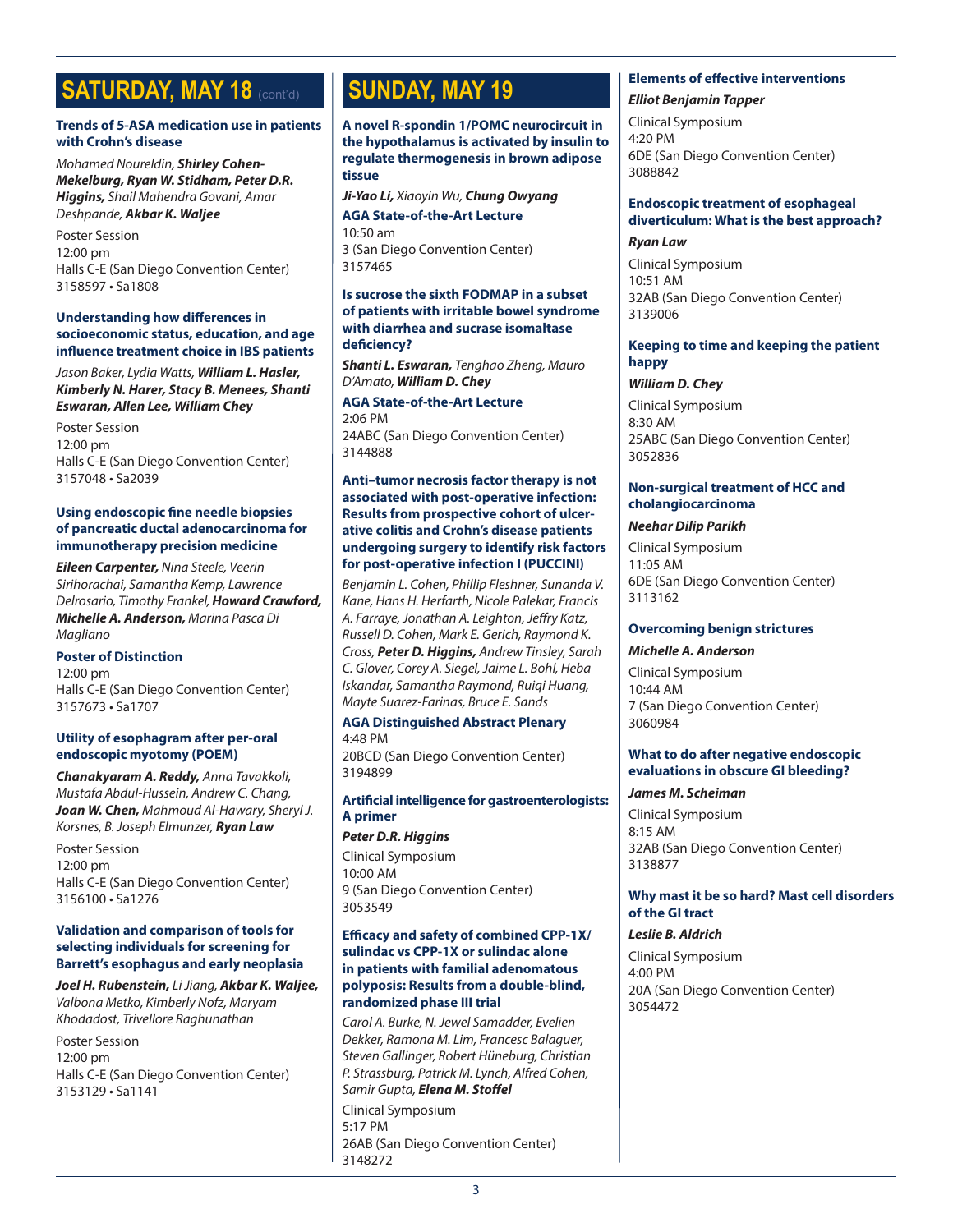# **SUNDAY, MAY 19 (cont'd)**

#### **Autoimmune antibodies and symptoms of autoimmune disorder in gastroparesis patients**

*Dhruv Chaudhary, Fahad Khan, Christina Pinkston, Thomas Abell, Henry P. Parkman, Richard W. McCallum, Kenneth L. Koch, Braden Kuo, Irene Sarosiek, Linda Anh B. Nguyen, William J. Snape, William L. Hasler, Madhusudan Grover, Gianrico Farrugia, Pankaj J. Pasricha, James Tonascia, Frank A. Hamilton, Laura Wilson*

Research Forum 4:00 pm 29B (San Diego Convention Center) 3134945

#### **Avoidant/restrictive food intake disorder among adult gastroenterology behavioral health patients: Demographic and clinical characteristics**

*Kimberly N. Harer, Christina H. Jagielski, Megan E. Riehl, William D. Chey*

Research Forum 8:54 am 28E (San Diego Convention Center) 3157643

#### **Characterization of pyloric tonic and phasic pyloric motor activity using expanded EndoFLIP measures before and after G-POEM for medication-refractory gastroparesis**

*William L. Hasler, Jason Baker, Lydia Watts, Nicole Bowers, Deepa Chandhrasekhar,*

*Allen Lee, Ryan Law*

Research Forum 5:15 pm 29B (San Diego Convention Center) 3158330

#### **Complete histologic normalization is associated with reduced risk of relapse among patients with ulcerative colitis in complete endoscopic remission**

*Kelly C. Cushing, William Tan, David H. Alpers, Vikram Deshpande, Ashwin Ananthakrishnan*

Research Forum 11:00 am 30 (San Diego Convention Center) 3139099

#### **Dietary emulsifiers reduce thermogenesis in brown adipose tissue, leading to obesity and metabolic syndrome**

*Weiyang Zheng, Dabo Xu, Ji-Yao Li, Xiaoyin Wu, Xiaomin Hu, Merritt Gillilland, Shi-Yi Zhou, Chung Owyang*

Research Forum 8:15 am 29B (San Diego Convention Center) 3157267

#### **Dietary serine regulates the integrity of intestinal mucus barrier during intestinal inflammation**

*Kohei Sugihara, Nobuhiko Kamada*

Research Forum 9:15 am 30 (San Diego Convention Center) 3146288

### **Differential post-translational modification of polymorphic MSH3 and novel binding partner NEMO is associated with its nuclear-to-cytosol shuttling**

*Stephanie Tseng-Rogenski, Wei Zheng, Minoru Koi, Yang Zhang, John M. Carethers*

Research Forum 5:00 pm 27AB (San Diego Convention Center) 3145315

#### **Using deep learning for automated grading of endoscopic disease severity in ulcerative colitis**

*Ryan W. Stidham, Wenshuo Liu, Shrinivas Bishu, Michael D. Rice, Peter D. Higgins, Brahmajee Nallamothu, Ji Zhu, Akbar K. Waljee*

Research Forum 10:45 am 30 (San Diego Convention Center) 3141680

#### **Altered gut microbiota induced by a dietary emulsifier degrades the colonic mucus barrier and promotes visceral hypersensitivity**

*Dabo Xu, Xiaoyin Wu, Merritt Gillilland, Weiyang Zheng, Xiaomin Hu, Eric Martens, Chung Owyang*

Poster Session 12:00 pm Halls C-E (San Diego Convention Center) 3157601 • Su1996

#### **Amino acid sensing is an essential mechanism of mTORC1 activation in colorectal tumorigenesis**

*Sumeet A. Solanki, Jun-Hee Lee, Yatrik M. Shah* Poster Session 12:00 pm Halls C-E (San Diego Convention Center) 3149431 • Su1963

#### **Characterizing intestinal strictures of Crohn's disease with a capsule-shaped acoustic resolution photoacoustic endoscope**

*Guan Xu, Hao Lei, Laura Johnson, Kathryn A. Eaton, Shengchun Liu, Jun Ni, Xueding Wang, Peter D.R. Higgins*

Poster Session 12:00 pm Halls C-E (San Diego Convention Center) 3112633 • Su2055

### **Clinical characteristics of patients with symptoms of gastroparesis and history of pancreatitis**

*Thomas Abell, Goro Yamada, Henry P. Parkman, Richard W. McCallum, Kenneth L. Koch, Braden Kuo, Irene Sarosiek, Linda Anh Bui Nguyen, William J. Snape, William L. Hasler, Madhusudan Grover, Gianrico Farrugia, Pankaj J. Pasricha, James Tonascia, Frank A. Hamilton*

Poster Session 12:00 pm Halls C-E (San Diego Convention Center) 3139543 • Su1446

### **Concordance of vibration controlled transient elastography, shear wave elastography, non-invasive biomarkers and liver histology in a real world clinical setting**

*Sydni Williams, Nikhil Patel, Anna Lok, Monica A. Konerman*

Poster Session 12:00 pm Halls C-E (San Diego Convention Center) 3158704 • Su1474

#### **Disruption of circadian rhythm reduces thermogenesis in brown adipose tissue, leading to abnormal weight gain and development of metabolic syndrome. Mediation by gut dysbiosis and endotoxemia.**

*Xiaomin Hu, Ji-Yao Li, Xiaoyin Wu, Shi-Yi Zhou, Merritt Gillilland, Xu Han, Weiyang Zheng, Chung Owyang*

Poster Session 12:00 pm Halls C-E (San Diego Convention Center) 3157478 • Su2004

# **Efficacies of tailored therapy versus guideline-recommended empiric therapies for eradication of** *Helicobacter pylori* **– a trend survey over 20 years in Taiwan (1999-2018)**

*Chien-Chih Tung, Chi-Tan Hu, I-Nan Kuo, Bor-Ru Lin, Hong-Long Wang, Jin-De Chen, Mu-Liang Cheng, Chia-Tung Shun, Ming Jium Shieh, John Y. Kao, Jyh-Chin Yang*

Poster Session 12:00 pm Halls C-E (San Diego Convention Center) 3151576 • Su1280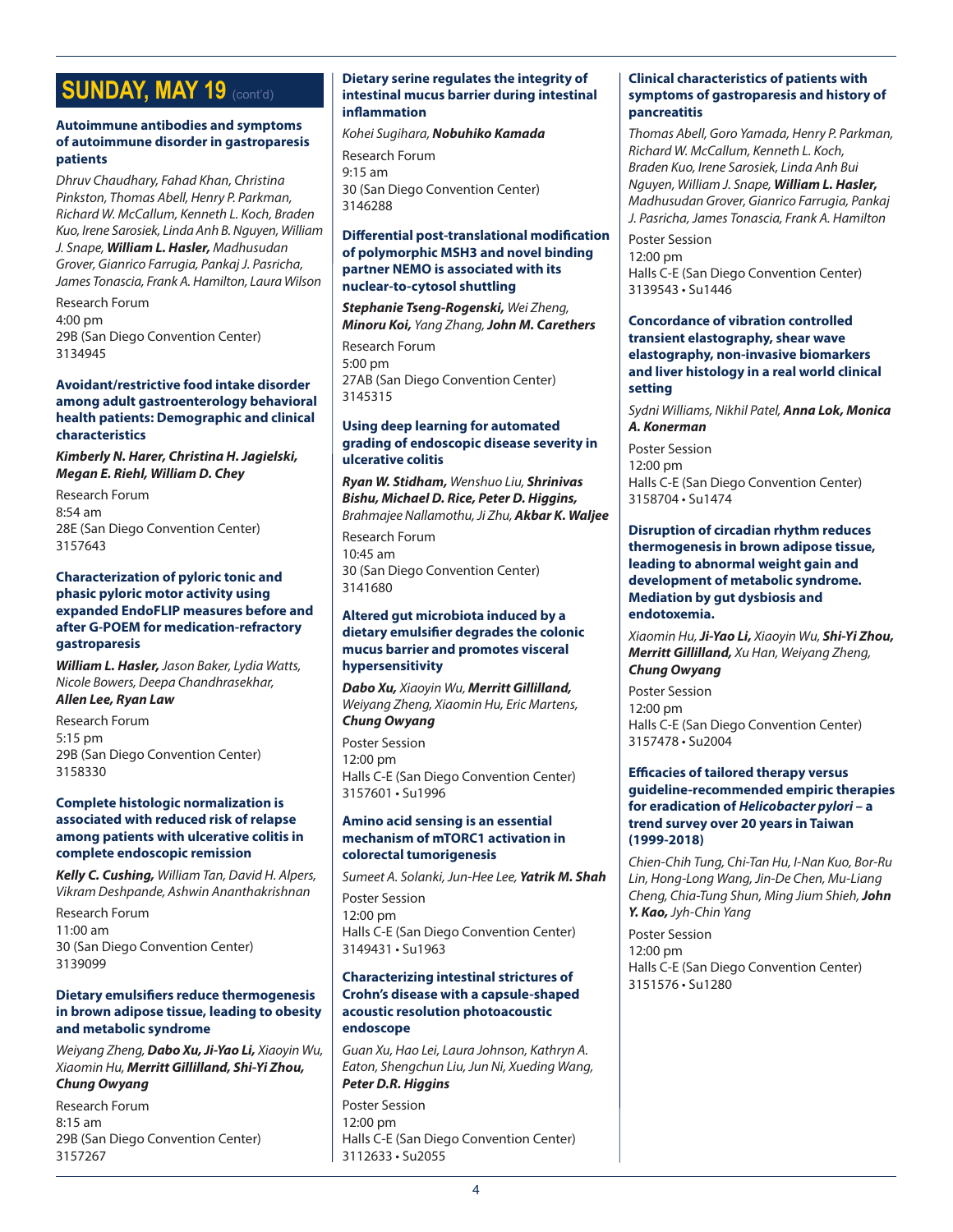# **SUNDAY, MAY 19 (cont'd)**

#### **Functional lumen imaging probe is useful for the quantification of gastric sleeve stenosis and prediction of response to endoscopic dilation**

*Jessica X. Yu, Jason Baker, Joan W. Chen, Ryan Law, Amar B. Mandalia, Joel H. Rubenstein, Lydia Watts, Shelby A. Sullivan, Allison R. Schulman*

Poster Session 12:00 pm Halls C-E (San Diego Convention Center) 3157788 • Su2047

#### *Fusobacterium nucleatum i***nfection associates with two types of microsatellite alterations in colorectal cancers (CRC)**

*Minoru Koi, Yoshiki Okita, Yoshinaga Okugawa, Takahito Kitajima, Yuji Toiyama, Erika Koeppe, Elena M. Stoffel, John M. Carethers*

Poster Session 12:00 pm Halls C-E (San Diego Convention Center) 3145380 • Su1990

#### **How cost affects treatment choice for irritable bowel syndrome with diarrhea: A cost-effectiveness analysis of guidelinerecommended treatment interventions to determine appropriate order of therapy in clinical practice**

*Eric D. Shah, Peter R. Gibson, Jane Muir, Shanti L. Eswaran, William D. Chey*

Poster Session 12:00 pm Halls C-E (San Diego Convention Center) 3144834 – Su1588

### **Identification of nuclear lamina genetic variants associated with nonalcoholic fatty liver disease in a well-phenotyped academic medical center-based cohort**

*Graham Brady, Ayse Bilge Ozel, Matthew Zawistowski, Jun Li, M. Bishr Omary*

Poster Session 12:00 pm Halls C-E (San Diego Convention Center) 3139618 • Su1540

### **Initial experience of nitrous oxide cryoballoon ablation for eradication of nonpolypoid sporadic and familial adenomatous polyposis (FAP) duodenal adenomas**

*Olaya I. Brewer Gutierrez, David L. Diehl, Richard Kwon, Nirav Thosani, Mohamad Dbouk, Harshit S. Khara, Tossapol Kerdsirichairat, Marcia Irene Canto*

Poster Session 12:00 pm Halls C-E (San Diego Convention Center) 3155121 • Su1370

#### **Lamin mutations in familial partial lipodystrophy point to phosphorylation as a therapeutic target**

*Eric W. Lin, Graham Brady, Raymond Kwan, Alexey Nesvizhskii, M. Bishr Omary*

Poster Session 12:00 pm Halls C-E (San Diego Convention Center) 3140921 • 1541

#### **Pilot trial of a mobile technology based lifestyle intervention for individuals with non-alcoholic fatty liver disease**

*Monica A. Konerman, Angela Lyden, Jane J. Wong, Lisa M. Glass, Caroline Richardson, Elizabeth Jackson, Anna Lok*

Poster Session 12:00 pm Halls C-E (San Diego Convention Center) 3157074 • Su1560

# **Prescription opioid use and risk of adverse clinical outcomes among individuals with chronic liver disease**

*Monica A. Konerman, Brooke Kenney, Amit G. Singal, Elliot Benjamin Tapper, Pratima Sharma, Shari S. Rogal, Jessica L. Mellinger, Sameer Dev Saini, Brahmajee Nallamothu, Akbar K. Waljee*

Poster Session 12:00 pm Halls C-E (San Diego Convention Center) 3156426 • Su1496

# **Safety and efficacy of olorinab, a peripherally restricted, highly selective, cannabinoid receptor 2 agonist in a phase 2a study in chronic abdominal pain associated with Crohn's disease**

*Bruce Yacyshyn, Daniel C. Ginsberg, Kye Gilder, Brandon Walsh, Brett English, Stewart A. Turner, Preston Klassen, Stephen B. Hanauer, Charles F. Barish, Peter D.R. Higgins*

Poster Session 12:00 pm Halls C-E (San Diego Convention Center) 3153588 • Su1930

#### **Superbug or something else: Factors contributing to failure of antibiotic susceptibility-based tailored** *H. pylori*  **eradication**

*Elena Fradkov, Bei Tan, Jyh-Chin Yang, Carol L. Young, Cullen Kathleen, Min Zhang, John Y. Kao*

Poster Session 12:00 pm Halls C-E (San Diego Convention Center) 3138188 • Su1296

# **MONDAY, MAY 20**

# **Friedenwald Medal presentation**

*John I. Allen* Friedenwald Medal recipient

**AGA Presidential Plenary**

10:53 AM 20BCD (San Diego Convention Center) 3142855

#### **Gut dysbiosis contributes to visceral hypersensitivity in irritable bowel syndrome via regulation of the levels of resolvin D1 in the colonic mucosa**

*Gintautas Grabauskas, Xiaoyin Wu, Karissa D. Kao, Chung Owyang*

**AGA Distinguished Abstract Plenary** 4:49 pm 31A (San Diego Convention Center) 3157440

# **Running a GI motility lab**

*Joan W. Chen, Abraham Khan* Breakfast Connections 6:30 AM 28CD (San Diego Convention Center) 3087251

#### **Practical issues of career choice, contracting, and suture payment models**

# **John I. Allen**

Interactive Education • DDW Trainee and Early Career Lounge: Meet the Expert 12:15 PM Sails Pavilion (SDCC) 3209244

#### **Risk of medical complications following bariatric surgery is elevated in patients with immunologic diseases**

*Jessica Jou, Allison R. Schulman, Jonathan F. Finks, Amir A. Ghaferi, Oliver Adrian Varban, Ryan W. Stidham*

SSAT Quick Shot Session: Esophagus and Gastric II 4:12 PM 28CD (San Diego Convention Center) 3156539

# **ALD: Epidemic in the young**

# *Elliot Benjamin Tapper*

Clinical Symposium 8:00 am 3 (San Diego Convention Center) 3052992

#### **Best basic abstracts (Best of AGA at DDW in Chinese)**

#### *John Y. Kao*

Committee Sponsored Symposium 8:30 am 31A (San Diego Convention Center) 3053935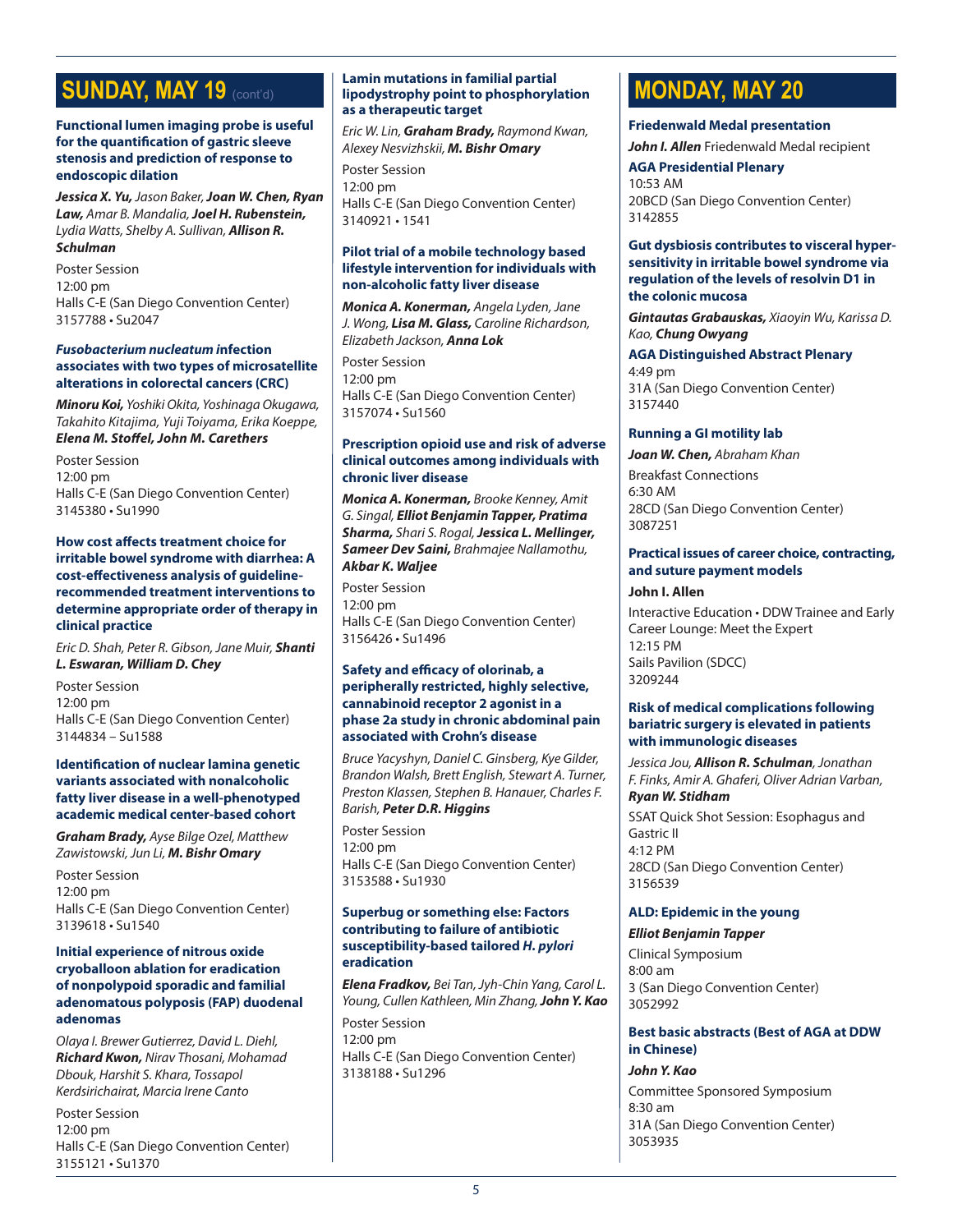# **MONDAY, MAY 20** (cont'd)

#### **Confronting unconscious bias and strategies to address it**

#### *John M. Carethers*

Clinical Symposium 4:15 pm 6C (San Diego Convention Center) 3195505

# **Cholangiocarcinoma: Definitions and pathogenesis**

### *Nataliya Razumilava*

Clinical Symposium 10:00 am 32AB (San Diego Convention Center) 3138981

#### **Improving vaccination adherence in inflammatory bowel diseases (poster presentation)**

*Ted Walker, Alex Thomas, Kelly C. Cushing, Michael C. Bennett, Ricardo Badillo, Gregory S. Sayuk, C. Prakash Gyawali, Deborah Rubin, Cynthia Cherfan, Parakkal Deepa, Matthew A. Ciorba, George Christophi*

Committee Sponsored Symposium 3:30 pm 24ABC (San Diego Convention Center) 3143449

# **Role of probiotics in the management of GI disease: Highlights from the AGA guideline**

#### *Purna Kashyap, Grace L. Su*

Committee Sponsored Symposium 8:22 am 33ABC (San Diego Convention Center) 3053838

# **The business of GI practice 101**

#### *John I. Allen*

Committee Sponsored Symposium 10:44 am 33ABC (San Diego Convention Center) 3054016

#### **Training in endobariatrics therapy: Who, what, where, and how**

#### *Allison R Schulman*

Clinical Symposium 2:00 pm 7 (San Diego Convention Center) 3061166

# **When to test for** *H. pylori* **antibiotic resistance?**

### *John Y. Kao*

Clinical Symposium 3:06 pm 26AB (San Diego Convention Center) 3053515

# **Deep learning models accurately predict development of HCC in 146,218 patients with chronic hepatitis C**

*George N. Ioannou, Weijing Tang, Lauren Beste, Monica A. Konerman, Grace L. Su, Tony Van, Elliot B. Tapper, Amit G. Singal, Ji Zhu, Akbar K. Waljee*

Research Forum 8:15 am 11A (San Diego Convention Center) 3156917

# **Development and initial validation of an instrument for video-based assessment of technical skill in ERCP**

*Badih Joseph Elmunzer, Gretchen Guiton, Catharine M. Walsh, Jose Serrano, Amitabh Chak, Steven A. Edmundowicz, Richard Kwon, Daniel Mullady, Georgios I. Papachristou, Grace H. Elta, Todd H. Baron, Patrick Yachimski, Evan L. Fogel, Jason Taylor, Vikesh Singh, Shyam Varadarajulu, Field F. Willingham, Gregory A. Cote, Peter B. Cotton, Violette C. Simon, Rebecca Spitzer, Rajesh N. Keswani, Sachin B. Wani*

Topic Forum 4:30 pm 4 (San Diego Convention Center) 3155760

#### **Efficacy of upadacitinib as an induction therapy for patients with moderately to severely active ulcerative colitis, with or without previous treatment failure of biologic therapy: Data from the doseranging phase 2B study U-ACHIEVE**

*Remo Panaccione, Geert R. D'Haens, William J. Sandborn, Subrata Ghosh, Stefan Schreiber, Satoshi Tanida, Wen Zhou, Fabio Cataldi, David Pugatch, Bidan Huang, Wangang Xie, Peter D. Higgins*

Research Forum 4:45 pm 20A (San Diego Convention Center) 3146068

#### **Elevated HCC risk persists for up to 10 years after hepatitis C eradication in patients with baseline cirrhosis and elevated FIB-4 score**

*George N. Ioannou, Amit G. Singal, Elliot B. Tapper, Akbar K. Waljee, Richard K. Sterling, Jordan J. Feld, David E. Kaplan, Tamar H. Taddei, Lauren Beste, Pamela Green, Kristin Berry*

Research Forum 2:00 pm 11A (San Diego Convention Center) 3155042

### **Endoluminal functional lumen imaging probe (EndoFLIP) predicts the outcome of gastric per-oral endoscopic pyloromyotomy (G-POEM): A multicenter prospective study**

*Kia Vosoughi, Yervant Ichkhanian, Jérémie Jacques, Olivier Ragi, A. Aziz Aadam, Joseph Triggs, Petros C. Benias, Ryan Law, Nicole Bowers, Olaya I. Brewer Gutierrez, Saowanee Ngamruengphong, Vivek Kumbhari, Anthony N. Kalloo, John E. Pandolfino, Mouen A. Khashab*

Topic Forum 2:30 pm 6C (San Diego Convention Center) 3158299

# *Escherichia coli* **heat-stable toxin impairs colonic epithelial barrier function via cGMP-induced oxidative stress, apoptosis, and NF-κB activation**

*Ting Zheng, Shi-Yi Zhou, Sha Huang, Jason Spence, Chung Owyang*

Research Forum 2:00 pm 29B (San Diego Convention Center) 3157683

# **Gastric peroral endoscopic myotomy (G-POEM) for the treatment of refractory gastroparesis: Results from the first international prospective trial**

*Kia Vosoughi, Yervant Ichkhanian, Petros C. Benias, Larry S. Miller, A. Aziz Aadam, Joseph Triggs, Ryan Law, Dalton Chaves, Alberto M. da Ponte, Peter V. Draganov, Andrey I Kotzev, Maan El Halabi, Omid Sanaei, Olaya I. Brewer Gutierrez, John E. Pandolfino, Anthony N. Kalloo, Mouen A. Khashab*

Topic Forum 10:00 am 4 (San Diego Convention Center) 3157644

# **Neutrophils restrict tumor-associated microbiota to dampen colon tumor growth and invasion**

*Daniel Triner, Samantha Devenport, Yatrik Shah*

Research Forum 11:15 am 30 (San Diego Convention Center) 3156972

# **Overuse of surveillance endoscopy for Barrett's esophagus in individuals with limited life expectancy**

*Joel H. Rubenstein, Mohamed Noureldin, Anna Tavakkoli, Chin Hur, John M. Inadomi, Iris Lansdorp-Vogelaar, Amir-Houshang Omidvari, Elissa Ozanne, Sameer D. Saini, Akbar K. Waljee*

Research Forum 9:00 am 24ABC (San Diego Convention Center) 3126069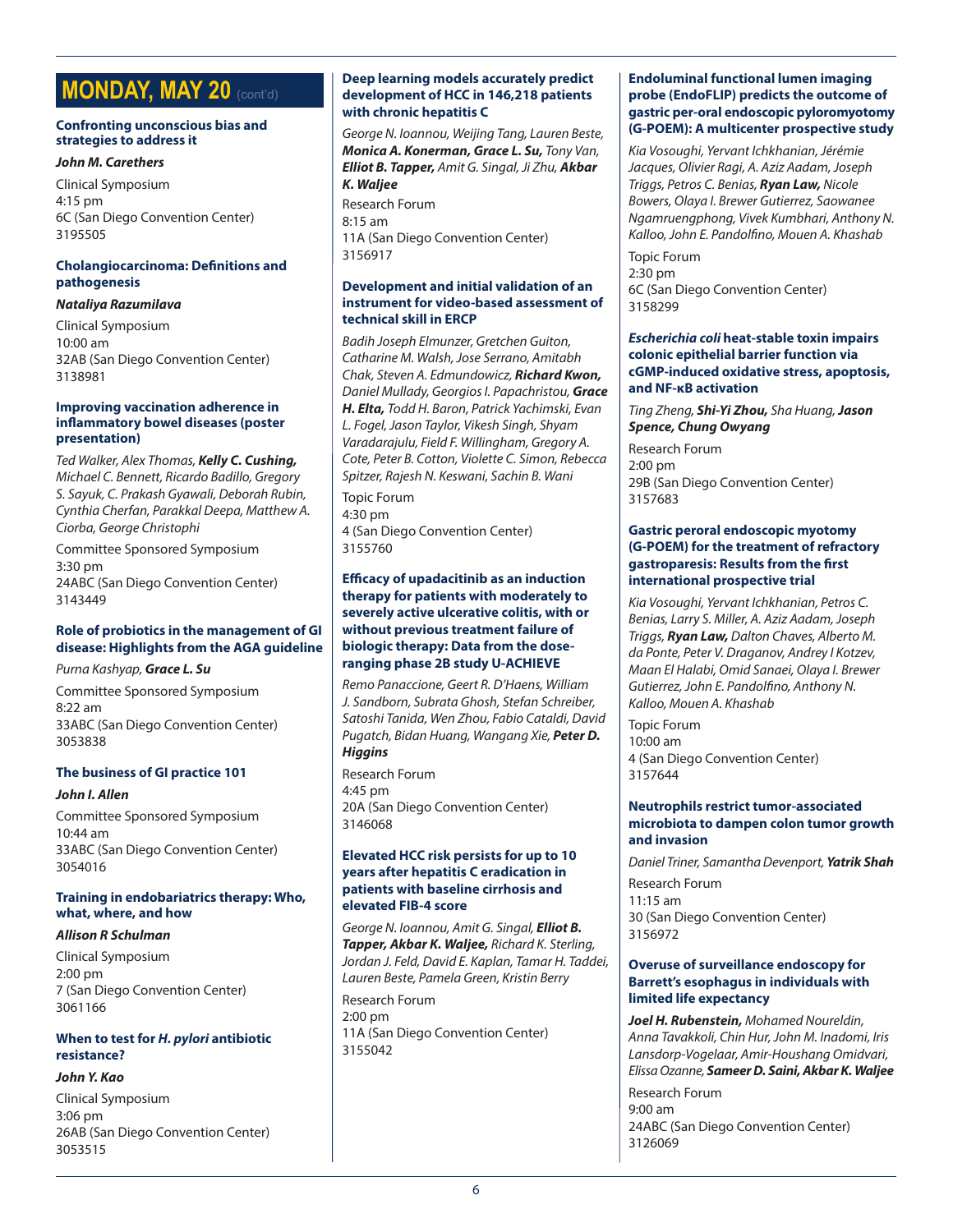# **MONDAY, MAY 20 (cont'd)**

#### **The age to stop endoscopic surveillance of Barrett's esophagus: A cost-effectiveness analysis**

*Amir-Houshang Omidvari, Minyi Lee, Steffie K. Naber, William D. Hazelton, Chung Yin Kong, Ellen Richmond, Joel H. Rubenstein, Georg Luebeck, John M. Inadomi, Chin Hur, Iris Lansdorp-Vogelaar*

Research Forum 8:45 am 24ABC (San Diego Convention Center) 3139401

#### **Butyrate-treated colon organoids from FAP subjects supress key cancer pathways when ZBP-89 (ZNF148) deleted**

*Akash Gupta, Ramon Ocádiz-Ruiz, Durga Attili, Michael K. Dame, Elaine Brady, D. Kim Turgeon, Juanita L. Merchant*

Poster Session 12:00 pm Halls C-E (San Diego Convention Center) 3150115 • Mo1730

#### *Citrobacter rodentium* **induces CD4+ tissue resident memory T-cells that expand with re-challenge**

*Shrinivas Bishu, Guoqing Hou, Mohamad El-Zaatari, Shreenath Bishu, Min Zhang, Helmut Grasberger, Weiping Zou, Ryan W. Stidham, Peter D. Higgins, Jason Spence, Nobuhiko Kamada, John Y. Kao*

Poster Session 12:00 pm Halls C-E (San Diego Convention Center) 3155745 • Mo1927

#### **Comparison of symptom and quality of life outcomes over 6 months in suspected gastroparesis due to diabetic vs. nondiabetic etiology: Importance of diabetic subtype and gastric emptying delays**

*William L. Hasler, Braden Kuo, Allen Lee, Linda Anh Bui Nguyen, Baha Moshiree, Henry P. Parkman, John Man-Ho Wo, Michael I. Schulman, Richard Krause, Irene Sarosiek, Richard W. McCallum, Satish S.C. Rao*

Poster Session 12:00 pm Halls C-E (San Diego Convention Center) 3150823 • Mo1604

#### **Comprehensive case-matched study on adverse events associated with gastric per oral endoscopic myotomy**

*Yervant Ichkhanian, Kia Vosoughi, Mohamad Aghaie Meybodi, Jeremie Jacques, Amrita Sethi, Anish Patel, A. Aziz Aadam, Joseph Triggs, Petros C. Benias, Dalton Chaves, Maximilien Barret, Ryan Law, Nicole Bowers, Mathieu Pioche, Peter*  *V. Draganov, Andrey I Kotzev, Eduardo Albeniz, Fermin Estremera, Michael Ujiki, Zachary M. Callahan, Amol Bapaye, Shivangi Dorwat, Olaya I. Brewer Gutierrez, Mouen A. Khashab*

Poster Session 12:00 pm Halls C-E (San Diego Convention Center) 3158313 • Mo1074

# **Confocal laser endomicroscopy in patients with functional dyspepsia: Does "leaky gut" play a role?**

*Borko Nojkov, Russell Dolan, Julia J. Liu, Henry D. Appelman, Thomas Wang, Matthew B. Sturm, William D. Chey*

Poster Session 12:00 pm Halls C-E (San Diego Convention Center) 3156575 • Mo1565

#### **Cost drivers and trends in inflammatory bowel diseases**

*K. T. Park, Orna G. Ehrlich, John I. Allen, Perry Meadows, Eva Szigethy, Kimberlee Henrichsen, Sandra C. Kim, Rachel Lawton, Sean Murphy, Miguel D. Regueiro1, David T. Rubin, Nicole M. Engel-Nitz, Caren Heller*

Poster Session 12:00 pm Halls C-E (San Diego Convention Center) 3137431 • Mo1773

### **Delayed gastric emptying by wireless motility capsule but not scintigraphy is associated with worse symptom severity scores**

*Allen Lee, Henry P. Parkman, Irene Sarosiek, Linda Anh Bui Nguyen, Michael I. Schulman, Baha Moshiree, Richard W. McCallum, John Man-Ho Wo, Satish S.C. Rao, William L. Hasler, Braden Kuo*

**Poster of Distinction** 12:00 pm Halls C-E (San Diego Convention Center) 3148966 • Mo1572

# **Does other end-organ damage correlate with risk of gastroparesis in diabetics?**

*Henry P. Parkman, Laura Wilson, Kenneth L. Koch, William L. Hasler, Linda Anh Bui Nguyen, Thomas Abell, William J. Snape, John O. Clarke, Braden Kuo, Richard W. McCallum, Irene Sarosiek, Madhusudan Grover, Gianrico Farrugia, James Tonascia, Frank A. Hamilton, Pankaj J. Pasricha*

Poster Session 12:00 pm Halls C-E (San Diego Convention Center) 3154785 • Mo1591

# **Effect of upadacitinib on extra-intestinal manifestations in patients with moderate to severe Crohn's disease: Data from the CELEST study**

*Laurent Peyrin-Biroulet, Silvio Danese, Edouard Louis, Peter D.R. Higgins, Marla Dubinsky, Fabio Cataldi, Qian Zhou, Wan-Ju Lee, Kristina Kligys*

Poster Session 12:00 pm Halls C-E (San Diego Convention Center) 3153453 • Mo1837

#### **High-fat diet reduces brown adipose tissue thermogenesis, which contributes to obesity: Mediation by gut dysbiosis and endotoxemia**

*Ji-Yao Li, Xiaoyin Wu, Gintautas Grabauskas, Merritt Gillilland, Chung Owyang*

Poster Session 12:00 pm Halls C-E (San Diego Convention Center) 3157072 • Mo2012

# **Induction of whole genome doubling with MSH3-deficiency in human colon diploid cells**

*Satoshi Suzuki, Minoru Koi, John M. Carethers* Poster Session 12:00 pm Halls C-E (San Diego Convention Center) 3145363 • Mo1741

### **Liquid biopsy for prognosis in hepatocellular carcinoma (HCC) using circulating tumor cells (CTCS): A systematic review and meta-analysis**

*Vincent L. Chen, Dabo Xu, Ramdane Harouaka, Max Wicha, Anna Lok, Neehar D. Parikh*

Poster Session 12:00 pm Halls C-E (San Diego Convention Center) 3156938 • Mo1451

#### **Long-term quality of life among patients with neoplastic Barrett's esophagus following endoscopic therapy compared to esophagectomy**

*Chanakyaram A. Reddy, Anna Tavakkoli, Vincent L. Chen, Sheryl J. Korsnes, Aarti Bedi, Philip W. Carrott, Andrew C. Chang, Kiran H. Lagisetty, Richard Kwon, B. Joseph Elmunzer, Mark B. Orringer, Cyrus Piraka, Anoop Prabhu, Rishi M. Reddy, Erik Wamsteker, Joel H. Rubenstein*

Poster Session 12:00 pm Halls C-E (San Diego Convention Center) 3147067 • Mo1196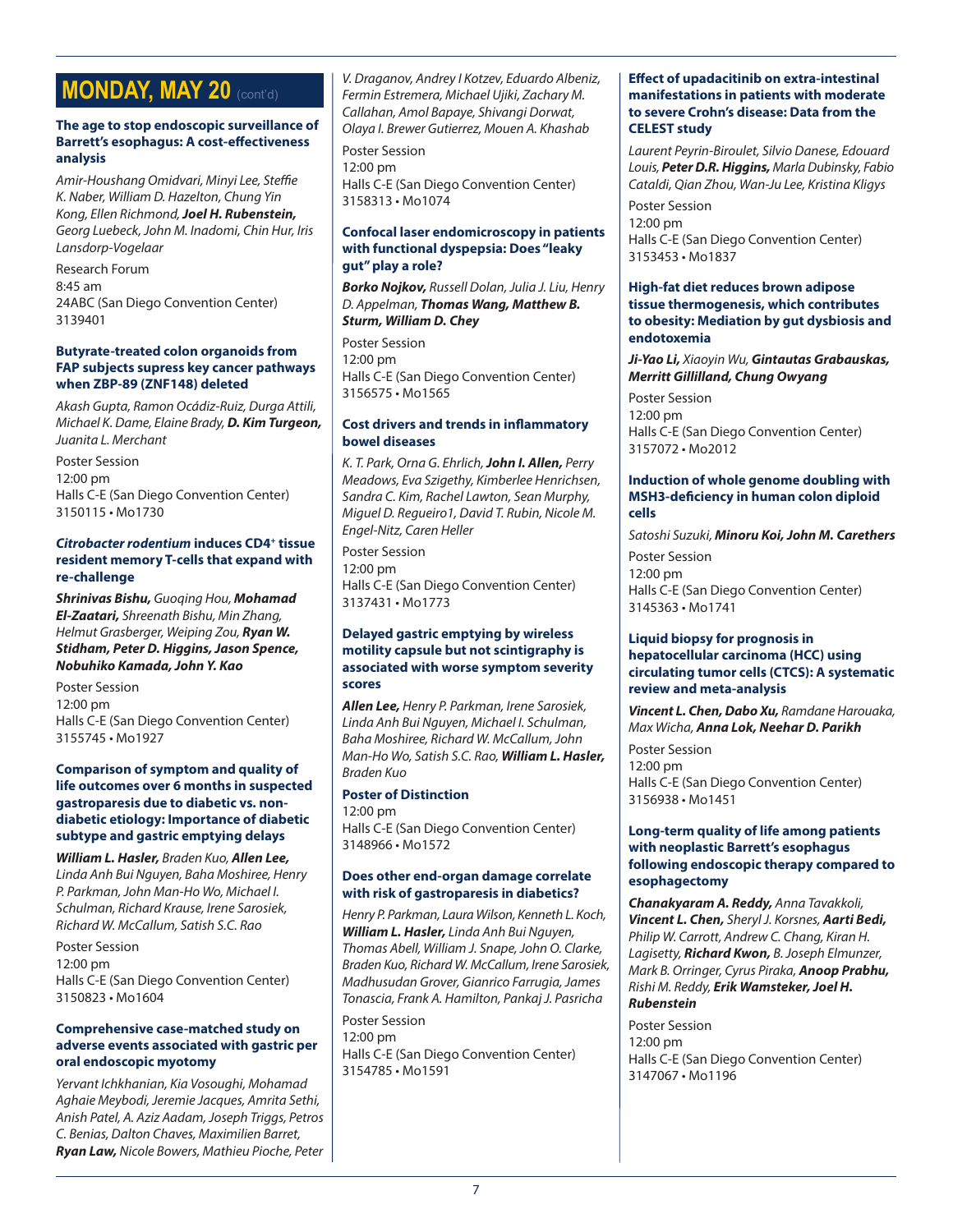# **MONDAY, MAY 20** (cont'd)

#### **Marijuana use in patients with symptoms of gastroparesis: prevalence, patient characteristics, and perceived benefit**

*Henry P. Parkman, Emily Sharkey, Linda Anh Bui Nguyen, Katherine Parker Yates, William J. Snape, John O. Clarke, William L. Hasler, Kenneth L. Koch, Richard W. McCallum, Irene Sarosiek, Thomas Abell, Madhusudan Grover, Gianrico Farrugia, Braden Kuo, James Tonascia, Frank A. Hamilton, Pankaj J. Pasricha*

Poster Session 12:00 pm Halls C-E (San Diego Convention Center) 3154011 • Mo1592

#### **Morbid obesity increases 30-day readmission and morbidity in** *Clostridium difficile* **infection**

*Amar B. Mandalia, Marwan Samir Abougergi, Allison R. Schulman*

Poster Session 12:00 pm Halls C-E (San Diego Convention Center) 3157249 • Mo1962

#### **Patterns of care in the management of eosinophilic esophagitis**

*Joy W. Chang, Samuel R. Olson, Ju Young Kim, Joel Greenson, Joan W. Chen, Georgiana Sanders, Joel H. Rubenstein*

Poster Session 12:00 pm Halls C-E (San Diego Convention Center) 3150829 • Mo1155

#### **Racial and geographic disparities in pancreatic cancer incidence and mortality in the United States**

*Anna Tavakkoli, Amit G. Singal, Akbar K. Waljee, B. Joseph Elmunzer, Sandi Pruitt, Joel H. Rubenstein, James M. Scheiman, Caitlin C. Murphy*

#### **Poster of Distinction**

12:00 pm Halls C-E (San Diego Convention Center) 3141737 • Mo1718

#### **Responder definitions for the ulcerative colitis patient-reported outcomes signs and symptoms (UC-PRO/SS) tool using patients with ulcerative colitis treated with etrolizumab**

*Peter D.R. Higgins, Alison Matsui, Kendra DeBusk, Jennifer Pulley, Astrid Scalori, Young S. Oh, Udayasankar Arulmani*

Poster Session 12:00 pm Halls C-E (San Diego Convention Center) 3149036 • Mo1817

# **The influence of pets on risk for** *Clostridium difficile* **infection (CDI)**

*Jeffrey Berinstein, Calen A. Steiner, Katelin Roth, Emily Briggs, Krishna Rao, Peter D. Higgins*

Poster Session 12:00 pm Halls C-E (San Diego Convention Center) 3149072 • Mo1945

### **Tumor necrosis factor α and IL-17a producing CD4+ tissue resident memory T-cells are expanded in Crohn's and are inhibited by the anti-inflammatory microbial metabolite butyrate**

*Shrinivas Bishu, Mohamad El-Zaatari, Atsushi Hayashi, Guoqing Hou, Nicole Bowers, Jami A. Kinnucan, Beth Manoogian, Michelle Muza-Moons, Min Zhang, Helmut Grasberger, Weiping Zou, Peter D. Higgins, Jason Spence, Ryan W. Stidham, Nobuhiko Kamada, John Y. Kao*

Poster Session 12:00 pm Halls C-E (San Diego Convention Center) 3144362 • Mo1877

#### **Upper gastrointestinal series after sleeve gastrectomy is unnecessary to evaluate for gastric sleeve stenosis**

*Amar B. Mandalia, Jessica Xinyao Yu, Allison R. Schulman*

Poster Session 12:00 pm Halls C-E (San Diego Convention Center) 3157433 • Mo2039

# **TUESDAY, MAY 21**

### **Effects of anti–***Helicobacter pylori* **therapy on incidence of autoimmune diseases, including inflammatory bowel diseases**

*Kun-Der Lin, Guei-Fen Chiu, Akbar K. Waljee, Stephanie Y. Owyang, Mohamad El-Zaatari, Shrinivas Bishu, Helmut Grasberger, Min Zhang, Deng-Chyang Wu, John Y. Kao*

**AGA Distinguished Abstract Plenary** 8:48 am 9 (San Diego Convention Center)

3155960

# **Endoscopic reversal of vertical banded gastroplasty–novel use of electroincision**

# *Jessica X. Yu, Arpan H. Patel, Ryan Law*

Video Session • ASGE Video Plenary - Part II 9:41 am 6AB (San Diego Convention Center) 3158700

### **EUS-guided gastroenterostomy to facilitate ERCP in a patient with duodenal switch anatomy**

*Ryan Law, Amy E. Hosmer, Arjun R. Sondhi, Christopher Sonnenday*

Video Session • ASGE Video Plenary - Part II 9:52 am 6AB (San Diego Convention Center) 3140573

# **Road to precision in diet therapy for functional bowel and motility disorders**

# *Shanti L. Eswaran*

Breakfast Connections 6:30 am 26AB (San Diego Convention Center) 3103336

#### **When to test for** *H. pylori* **antibiotic resistance?**

#### *John Y. Kao*

Meet-the-Professor Luncheon 12:30 pm 25ABC (San Diego Convention Center) 3088138

# **Central and peripheral stress pathways and effects on barrier function**

# *John W. Wiley*

Translational Symposium 2:44 pm 29B (San Diego Convention Center) 3053595

#### **Management of pancreas cysts: Current guidelines**

# *Grace H. Elta*

Clinical Symposium 8:44 am 1 (San Diego Convention Center) 3061588

# **Overlap between food intolerances and IBS**

# *William D. Chey*

Clinical Symposium 10:00 am 24ABC (San Diego Convention Center) 3052828

#### **Cyclic Vomiting Syndrome Practice Guidelines Committee survey of cannabinoid hyperemesis syndrome criteria: Relation to published case series and individual reports**

*William L. Hasler, B. U. Li, David J. Levinthal, Sally E. Tarbell, Kathleen A. Adams, Robert Issenman, Irene Sarosiek, Safwan Jaradeh, Ravi Sharaf, Shahnaz Sultan, Christopher D. Stave, Thangam Venkatesan*

Research Forum  $11:12 am$ 9 (San Diego Convention Center) 3155518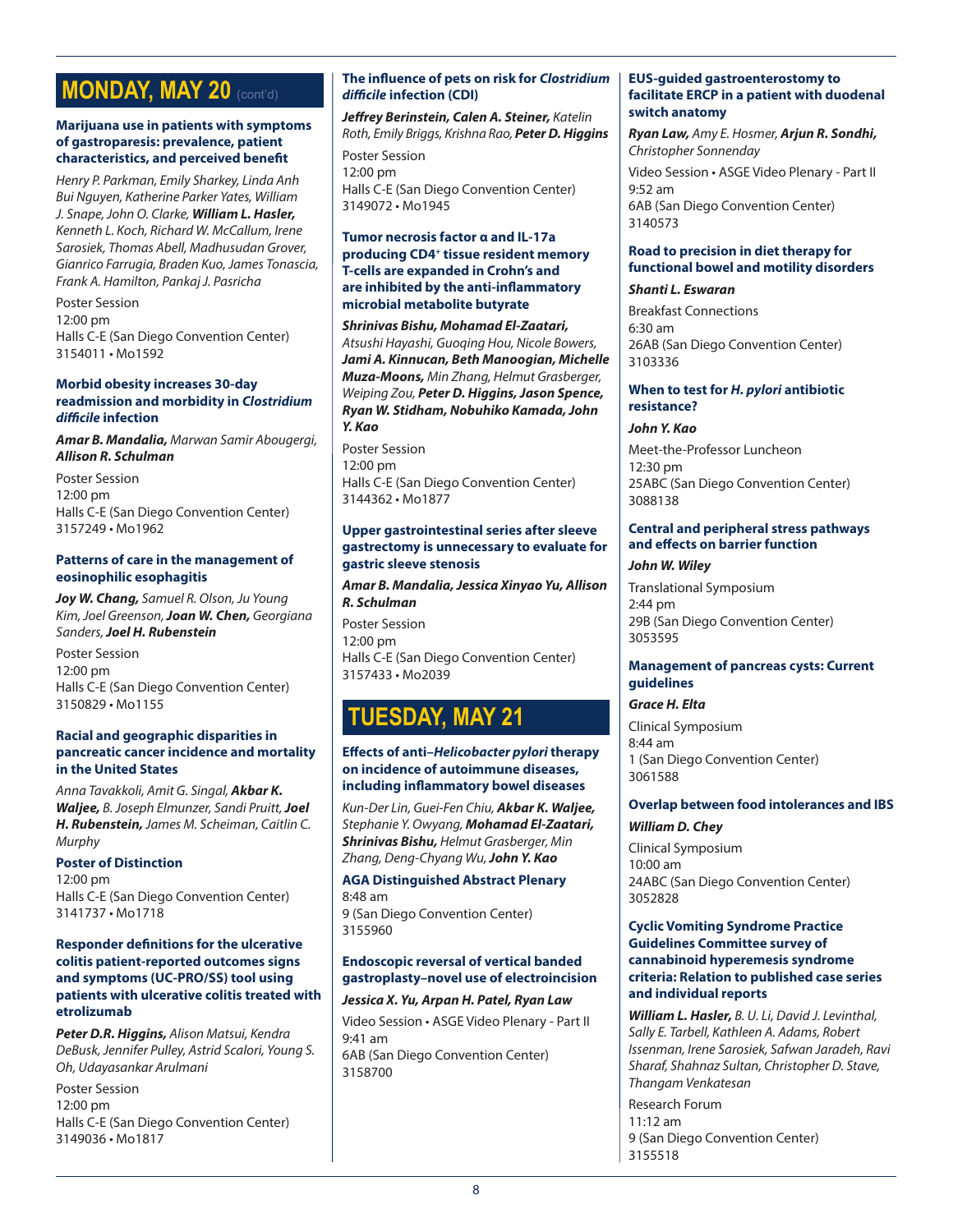# **TUESDAY, MAY 21** (cont'd)

#### **Efficacy and safety of mirikizumab (LY3074828) in a phase 2 study of patients with Crohn's disease**

*Bruce E. Sands, William J. Sandborn, Laurent Peyrin-Biroulet, Peter D. Higgins, Fumihito Hirai, Ruth Belin, Elisa Gomez Valderas, Debra Miller, MaryAnn Morgan-Cox, April N. Naegeli, Paul Pollack, Jay Tuttle, Toshifumi Hibi*

Research Forum 10:00 am 20BCD (San Diego Convention Center) 3195543

#### **Experience with a novel 30mm hydrostatic balloon in esophageal dysmotility: A multicenter retrospective analysis**

*Joshua A. Sloan, Joseph Triggs, John E. Pandolfino, Olaya I. Brewer Gutierrez, Mohamad H. El Zein, Mohamad Dbouk, Daniella Assis, Farhan Quader, Kia Vosoughi, Yervant Ichkhanian, C. Prakash Gyawali, Ellen M. Stein, Joel H. Rubenstein, Mouen A. Khashab*

Topic Forum 8:00 am 4 (San Diego Convention Center) 3138624

### **Gut dysbiosis characterized by overabundance of Enterobacteriaceae contributes to gastric pain in diabetic gastroparesis**

*Shi-Yi Zhou, Ting Yu, Xiaoyin Wu, Gintautas Grabauskas, Xiaomin Hu, Sho Kitamoto, Nobuhiko Kamada, Nicholas Pudlo, Eric Martens, Chung Owyang*

Research Forum 8:15 am 29CD (San Diego Convention Center) 3157740

#### **Inducement of double strand breaks (DSB) triggers differential MSH3 intracellular shuttling based on a poly-alanine-PXXP polymorphism near its nuclear localization signal (NLS)**

*Minoru Koi, Mikayla Woodard, Stephanie Tseng-Rogenski, Satoshi Suzuki, John M. Carethers*

Research Forum 8:00 am 27AB (San Diego Convention Center) 3141731

#### **Living on the edge – success, long-term complications, and implications following EUS-directed transgastric ERCP: A multicenter study**

*Thomas M. Runge, Thomas E. Kowalski, Todd H. Baron, Austin L. Chiang, Theodore James, Alexander Schlachterman, David E. Loren, Jose Nieto, Harshit S. Khara, David L. Diehl, Bradley Confer, S Vikas Kumar, Shayan S. Irani, John Nasr, Matthew R. Krafft, William Hsueh, Ryan Law, Arpan H. Patel, Tyler Stevens, Prabhleen Chahal, Mohammad A. Al-Haddad, Douglas K. Pleskow, Mir Fahad Faisal, Matthew T. Huggett, Arvind Trindade, Yervant Ichkhanian, Kia Vosoughi, Olaya I. Brewer Gutierrez, Juliana Yang, Mohamad Dbouk, Saowanee Ngamruengphong, Vivek Kumbhari, Vikesh Singh1, Anthony N. Kalloo, Mouen A. Khashab*

Topic Forum 10:15 am 2 (San Diego Convention Center) 3158640

#### **Long-term sustainability of outcomes following completion of a structured lifestyle intervention program for patients with metabolic syndrome and non-alcoholic fatty liver disease**

*Monica A. Konerman, Min Zhang, Megan S. Joseph, Samantha Fink, Anna Lok, Melvyn Rubenfire* Research Forum 11:00 am 8 (San Diego Convention Center) 3158266

#### **miR130b expressed by SLFN4+-MDSCs stimulates epithelial proliferation and pre-neoplastic changes**

*Lin Ding, Qian Li, Andres Munoz, Yana Zavros, Emmanuelle Faure, Dimitrios Iliopoulos, Jayati Chakrabarti, Juanita L. Merchant*

Research Forum 8:45 am 3 (San Diego Convention Center) 3153624

#### **Prospective, multi-center 2 year study to determine the influence of high-level disinfection alone versus ethylene oxide sterilization with high-level disinfection on endoscopic ultrasound (EUS) imaging**

*Shounak Majumder, Zaiyang Long, Alexander W. Hooke, Bret T. Petersen, Ferga C. Gleeson, Marco J. Bruno, John M. DeWitt, Grace H. Elta, Larissa L. Fujii-Lau, Victoria Gomez, Laurent Palazzo, Vanessa M. Shami, Tyler Stevens, Mark Topazian, Maurits Wiersema, Lawrence J. Berglund, Ryan J. Lennon, Joseph J. Larson, Felicity Enders, Jed Frein, Raymond A. Yates, Nicholas J. Hangiandreou, Michael J. Levy*

Topic Forum 3:00 pm 6C (San Diego Convention Center) 3153353

# **Polygenic partial lipodystrophy contributes to nonalcoholic fatty liver disease (NAFLD) and liver fibrosis in the population**

*Vincent L. Chen, Samuel K. Handelman, Brian Halligan, Yanhua Chen, Xiaomeng Du, Elizabeth K. Speliotes*

Research Forum 10:00 am 8 (San Diego Convention Center) 3158174

# **Primary cilia transduce inflammatory and Hedgehog signaling to modulate gastrin expression and antral hyperplasia**

*Lin Ding, Qian Li, Andres Munoz, Milena Saqui-Salces, Juanita L. Merchant*

Research Forum 10:00 am 29CD (San Diego Convention Center) 3154809

### **The Bcl-2 inhibitor ABT-263 attenuates intestinal fibrosis in human intestinal organoids and the mouse** *S. typhimurium*  **model**

*Eva S. Rodansky, Laura Johnson, Benjamin J. Malamet, Sha Huang, Lisa Hazelwood, Jason Spence, Peter D. Higgins*

Research Forum 9:15 am 8 (San Diego Convention Center) 3149491

### **Adherent-invasive** *Escherichia coli*  **colonization promotes intestinal fibrosis via activation of IL-33/ST2 signaling**

*Jin Imai, Sho Kitamoto, Hiroko Nagao-Kitamoto,* 

*Atsushi Hayashi, Tina Morhardt, Peter Kuffa, Peter D.R. Higgins, Nicolas Barnich, Nobuhiko Kamada*

Poster Session 12:00 pm Halls C-E (San Diego Convention Center) 3144771 • Tu1794

# **Application of deep learning models to predict progression to cirrhosis among veterans with chronic hepatitis C**

*Monica A. Konerman, Weijing Tang, George N. Ioannou, Lauren Beste, Grace L. Su, Tony Van, Elliot Benjamin Tapper, Sameer Dev Saini, Brahmajee Nallamothu, Ji Zhu, Akbar K. Waljee*

Poster Session 12:00 pm Halls C-E (San Diego Convention Center) 3158150 • Tu1482